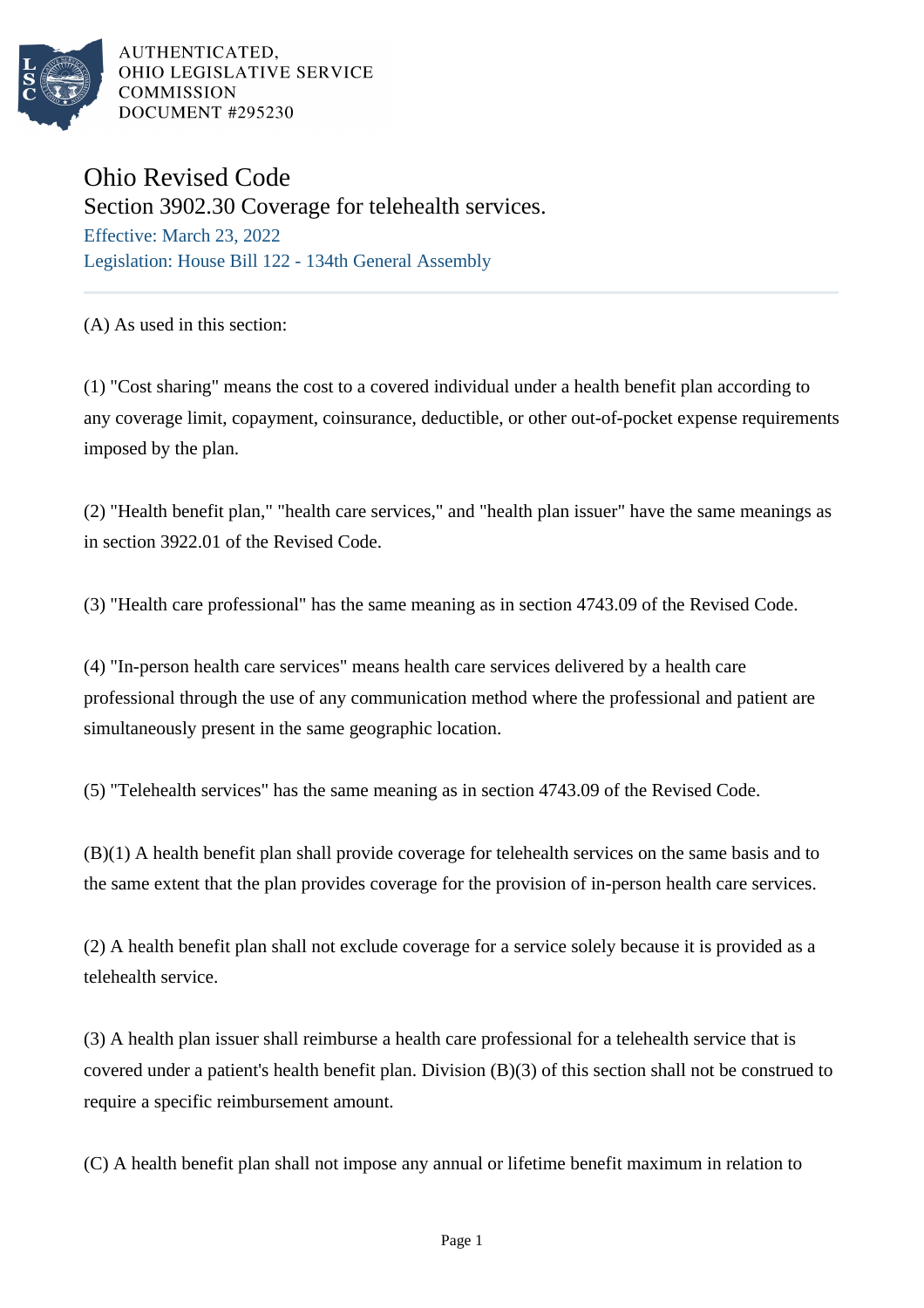

AUTHENTICATED. OHIO LEGISLATIVE SERVICE **COMMISSION** DOCUMENT #295230

telehealth services other than such a benefit maximum imposed on all benefits offered under the plan.

(D)(1) A health benefit plan shall not impose a cost-sharing requirement for telehealth services that exceeds the cost-sharing requirement for comparable in-person health care services.

(2)(a) A health benefit plan shall not impose a cost-sharing requirement for a communication when all of the following apply:

(i) The communication was initiated by the health care professional.

(ii) The patient consented to receive a telehealth service from that provider on any prior occasion.

(iii) The communication is conducted for the purposes of preventive health care services only.

(b) If a communication described in division  $(D)(2)(a)$  of this section is coded based on time, then only the time the health care professional spends engaged in the communication is billable.

(E) This section shall not be construed as doing any of the following:

(1) Requiring a health plan issuer to reimburse a health care professional for any costs or fees associated with the provision of telehealth services that would be in addition to or greater than the standard reimbursement for comparable in-person health care services;

(2) Requiring a health plan issuer to reimburse a telehealth provider for telehealth services at the same rate as in-person services;

(3) Requiring a health plan issuer to provide coverage for asynchronous communication that differs from the coverage described in the applicable health benefit plan.

(F) The superintendent of insurance may adopt rules in accordance with Chapter 119. of the Revised Code as necessary to carry out the requirements of this section. Any such rules adopted by the superintendent are not subject to the requirements of division (F) of section 121.95 of the Revised